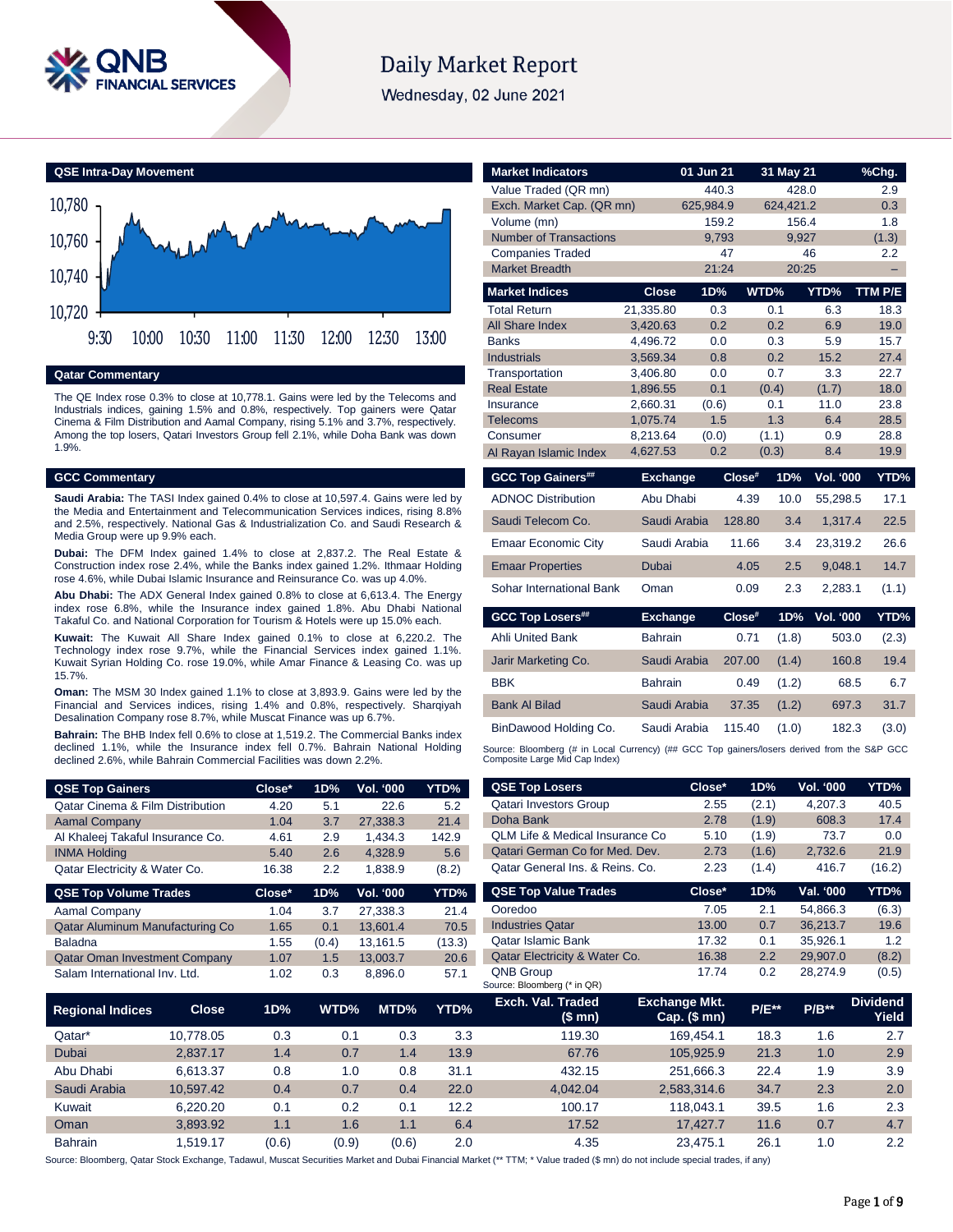### **Qatar Market Commentary**

- The QE Index rose 0.3% to close at 10,778.1. The Telecoms and Industrials indices led the gains. The index rose on the back of buying support from foreign shareholders despite selling pressure from Qatari, GCC and Arab shareholders.
- Qatar Cinema & Film Distribution and Aamal Company were the top gainers, rising 5.1% and 3.7%, respectively. Among the top losers, Qatari Investors Group fell 2.1%, while Doha Bank was down 1.9%.
- Volume of shares traded on Tuesday rose by 1.8% to 159.2mn from 156.4mn on Monday. However, as compared to the 30-day moving average of 245.3mn, volume for the day was 35.1% lower. Aamal Company and Qatar Aluminum Manufacturing Co. were the most active stocks, contributing 17.2% and 8.5% to the total volume, respectively.

| <b>Overall Activity</b>        | Buy %*   | Sell %*  | Net (QR)         |
|--------------------------------|----------|----------|------------------|
| Qatari Individuals             | 38.50%   | 39.45%   | (4, 175, 592.7)  |
| <b>Qatari Institutions</b>     | 22.01%   | 25.72%   | (16, 345, 012.7) |
| Qatari                         | 60.50%   | 65.16%   | (20, 520, 605.3) |
| <b>GCC Individuals</b>         | 0.64%    | $1.00\%$ | (1,582,913.3)    |
| <b>GCC</b> Institutions        | 4.74%    | 6.51%    | (7,813,335.1)    |
| <b>GCC</b>                     | 5.38%    | 7.51%    | (9,396,248.4)    |
| Arab Individuals               | 9.26%    | 9.57%    | (1,387,980.4)    |
| <b>Arab Institutions</b>       | $0.00\%$ | $0.00\%$ |                  |
| Arab                           | 9.26%    | 9.57%    | (1,387,980.4)    |
| <b>Foreigners Individuals</b>  | 3.49%    | 3.35%    | 629,955.9        |
| <b>Foreigners Institutions</b> | 21.38%   | 14.41%   | 30,674,878.2     |
| <b>Foreigners</b>              | 24.87%   | 17.76%   | 31,304,834.1     |

Source: Qatar Stock Exchange (\*as a % of traded value)

# **Global Economic Data**

| <b>Date</b> | <b>Market</b> | <b>Source</b>                   | <b>Indicator</b>                  | Period | Actual | <b>Consensus</b> | <b>Previous</b> |
|-------------|---------------|---------------------------------|-----------------------------------|--------|--------|------------------|-----------------|
| 06/01       | US            | Markit                          | Markit US Manufacturing PMI       | May    | 62.1   | 61.5             | 61.5            |
| 06/01       | <b>US</b>     | Institute for Supply Management | <b>ISM Manufacturing</b>          | May    | 61.2   | 61.0             | 60.7            |
| 06/01       | UK            | <b>Markit</b>                   | Markit UK PMI Manufacturing SA    | May    | 65.6   | 66.1             | 66.1            |
| 06/01       | <b>EU</b>     | <b>Markit</b>                   | Markit Eurozone Manufacturing PMI | May    | 63.1   | 62.8             | 62.8            |
| 06/01       | EU            | Eurostat                        | CPI Core YoY                      | May    | 0.9%   | 0.9%             | 0.7%            |
| 06/01       | <b>EU</b>     | Eurostat                        | <b>CPI MoM</b>                    | May    | 0.3%   | 0.2%             | 0.6%            |
| 06/02       | EU            | Eurostat                        | PPI MoM                           | Apr    | -      | 1.0%             | 1.1%            |
| 06/02       | <b>EU</b>     | Eurostat                        | PPI YoY                           | Apr    |        | 7.5%             | 4.3%            |
| 06/01       | France        | Markit                          | Markit France Manufacturing PMI   | May    | 59.4   | 59.2             | 59.2            |
| 06/01       | Japan         | <b>Markit</b>                   | Jibun Bank Japan PMI Mfg          | May    | 53.0   | -                | 52.5            |
| 06/01       | China         | Markit                          | Caixin China PMI Mfg              | May    | 52.0   | 52.0             | 51.9            |
| 06/01       | India         | <b>Markit</b>                   | Markit India PMI Mfg              | May    | 50.8   |                  | 55.5            |

Source: Bloomberg (s.a. = seasonally adjusted; n.s.a. = non-seasonally adjusted; w.d.a. = working day adjusted)

### **News**

### **Qatar**

- **QCB issues T-bills worth QR600mn –** Qatar Central Bank (QCB) issued treasury bills for three, six and nine months, with a value of QR600mn. A statement from the bank said that the bills were distributed as follows: QR300mn for three months at an interest rate of 0.32%, QR200mn for six months at an interest rate of 0.37% and QR100mn for nine months at an interest rate of 0.37%. The issuance is part of a series of issues executed by QCB on behalf of the Government of Qatar and in accordance with the schedule prepared by both QCB and the Ministry of Finance. Treasury bills are issued through auction for banks operating in Qatar. (Qatar Tribune)
- **Qatar Tanker Tracker: Exports hit 7-month high despite India slump –** Qatar's oil shipments rebounded to a sevenmonth high in May as a pick-up in flows to east Asia and China outpaced the sharp drop in shipments to India. UAE condensate purchases increased again. Total observed crude and condensate exports surged to 956k barrels per day last month, highest since October. Compares with revised 818k barrels per day in April, according to tanker-tracking data compiled by Bloomberg. Crude exports grew by 25% MoM to 672k barrels

per day, while condensates flows climbed to 284k barrels per day. Recent condensate shipments to the UAE gained further, to 106k barrels per day. Exports to India plunged by 35% MoM amid weak fuel demand following the resurgence of virus outbreak. Shipments to Japan and South Korea also shrank MoM. Flows to China gained by 10% to a 3-month high, while exports to Singapore surged by 287%; some of those cargoes may sail to other East Asian countries. (Bloomberg)

- **Hassad Food exploring investment opportunities in Russia –** Hassad Food, Qatar's investment arm in food and agribusiness, is exploring investment opportunities in Russia in the fields of grain production, meat processing and agriculture technology, as part of strategy to expand its global footprint. This was conveyed by Hassad Food, Chief Executive, Mohamed Al-Sadah ahead of St Petersburg International Economic Forum (SPIEF), which will be held from today until June 5. (Gulf-Times.com)
- **Qatar's PPI registers 70.2% growth YoY in April –** A substantial rebound in the energy prices and the appurtenant refection in the manufacturing sector helped brighten the prospects of Qatar's industrial sector in April 2021, according to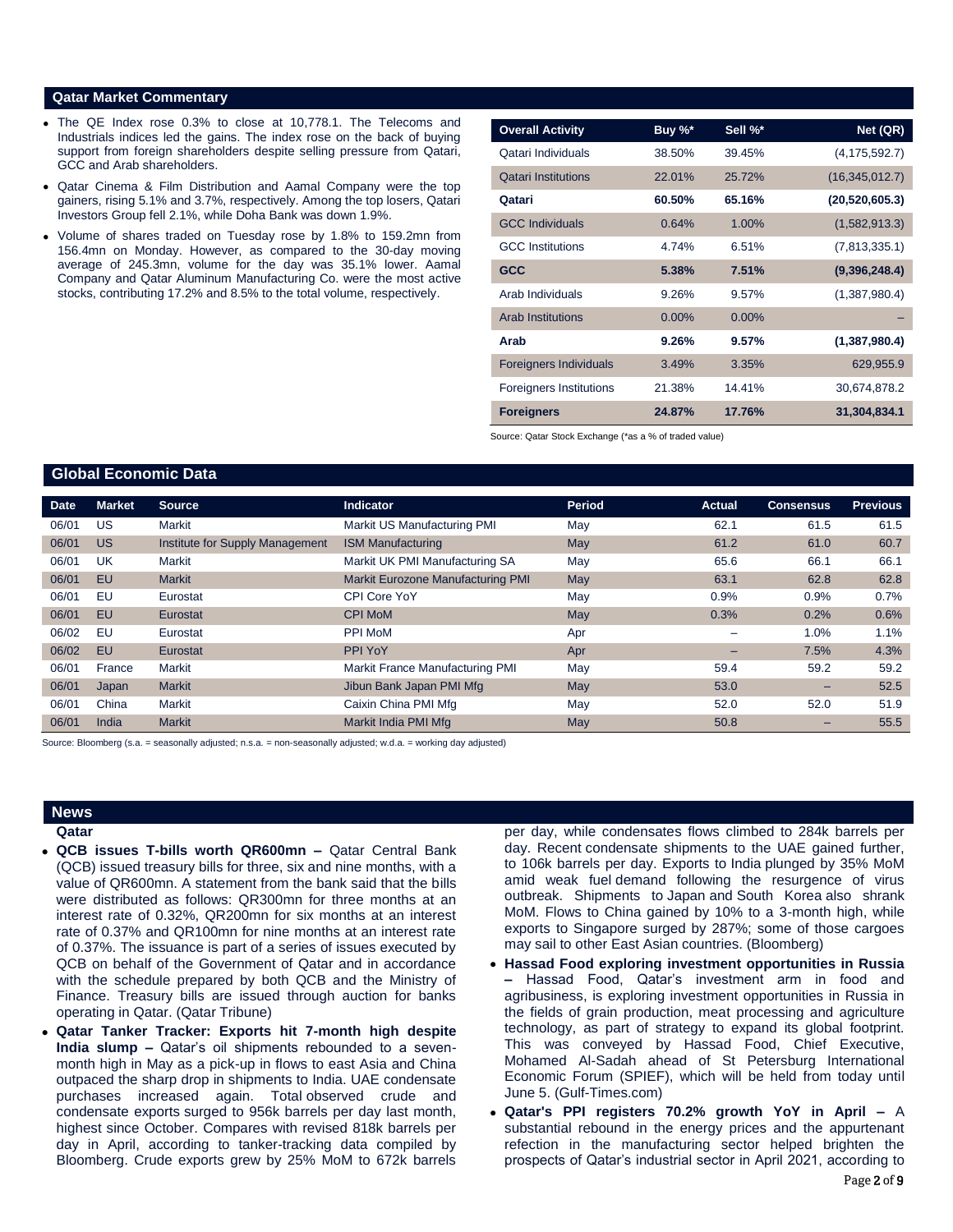official estimates. Qatar's PPI or producers price index — a measure of the average selling prices received by the domestic producers for their output — registered a stupendous 70.2% growth on yearly basis. It was up and 0.5% on a monthly basis, said the figures released by the Planning and Statistics Authority (PSA). The PSA had released a new PPI series in late 2015. With a base of 2013, it draws on an updated sampling frame and new weights. The previous sampling frame dates from 2006, when the Qatari economy was much smaller than today and the range of products made domestically much narrower. The mining PPI, which carries the maximum weight of 72.7%, reported a robust 85.4% surge YoY in April 2021 as the selling price of crude petroleum and natural gas was seen gaining a huge 86.3%, even as that of stone, sand and clay declined 7.1%. The mining PPI, however, registered a 1.8% decrease on a monthly basis in April this year on the back of a 1.8% contraction in the selling price of crude petroleum and natural gas and 1.4% in stone, sand and clay. The manufacturing sector, which has a weight of 26.8% in the PPI basket, witnessed a 48.8% increase YoY in April 2021 on a 59.8% in the refined petroleum products, 55.3% in basic chemicals, 26.7% in basic metals, 10.3% in paper and paper products, 2.5% in juices and 0.9% in dairy products. Nevertheless, there was 5.9% shrinkage in the price of cement and other non-metallic mineral products, 1.3% in grain mill and other products, 0.8% in other chemical products and fibres and 0.1% in rubber and plastics products. The manufacturing sector PPI had seen a monthly 5.4% expansion in April 2021 as the selling price of basic metals shot up 13%, basic metals (4.1%), refined petroleum products (3.5%), paper and paper products (2.3%), cement and other non-metallic mineral products (1.8%), rubber and plastics products (1.1%) and beverages (0.4%). However, the prices of juices declined 1.2%, grain mill and other products (0.2%) and dairy products (0.1%). The utilities group, which has a mere 0.5% weightage in the PPI basket, saw its index surge 12% YoY because the selling price of water was seen rising 20.1%, even as that of electricity was flat in April 2021. The index had however seen a 3.9% contraction MoM this April with the selling price of electricity plummeting 11.9%; whereas that of water grew 6.7%. (Gulf-Times.com)

- **Qatar's population drops to 2.629mn –** The total population of Qatar dropped to 2.629mn by the end of May 2021, an annual decrease of 6.4% as compared to same month last year. "The number of people in Qatar at the end of May reached 2,628,512, with a monthly decrease of 0.7% compared to last April, and an annual decrease of 6.4% compared to May 2020," the Planning and Statistics Authority (PSA) has said. According to PSA's website, this data represents the number of individuals of all ages (Qataris-non-Qataris) within the borders of the state as on May 31, 2021. It does not include Qataris living outside the borders of the country at the moment of monitoring the statement on May 31, 2021 and non-Qataris and those with residency outside the borders of the state as on May 31. (Qatar Tribune)
- **Qatar's potential in industrial, economic and key sectors to be under spotlight at 'SPIEF' in St Petersburg –** Discussions on Qatar's potential in industrial, economic, investment, technological, educational, cultural and sports disciplines will be held at the St Petersburg International Economic Forum (SPIEF) that begins in Russia on Wednesday. The St Petersburg International Economic Forum (SPIEF) is a unique event in the world of business and economics. Qatar is a 'guest country' to the event and its delegation will include more than 50 leading organizations with businessmen, high-ranking officials and political figures, heads of authorities and civil society. Qatar's official delegation to the 24th St Petersburg International

Economic Forum that will be held from June 2 to 5 will have a "unique and exclusive" space developed specifically for business and dialogue within the forum. Qatar is the largest investor in the Russian economy among the Arab countries, according to the Qatari-Russian Center for Cooperation. The country's economy is one of the world's most prosperous and dynamically developing. Within the framework of the Qatari-Russian partnership, Qatar supports numerous economic projects and cultural events, forums, and exhibitions in Russia. (Gulf-Times.com)

- **IRU announces implementation of TIR agreement for transit in Qatar –** The International Road Transport Union (IRU) has officially announced the implementation of TIR agreement for transit in Qatar under the TIR system. With Qatar set to host a series of major international events in the coming years, including the 2022 FIFA World Cup, TIR will help speed up supply chains, ensuring the secure and timely delivery of goods to and from the state in the GCC region and worldwide. TIR, the only global transit system, allows goods to be shipped from one country to another in sealed load compartments that are controlled by customs via a multilateral, mutually recognized and UN-backed system. With Qatar, five out of six Gulf Cooperation Council member states are now running TIR. Transport operators, shippers and business users will benefit from faster, less expensive and more secure trade routes between Qatar and its trading partners in the region and beyond. In addition to moving goods by road, TIR is proven to be an excellent trade facilitation tool for multimodal transports including roll-on roll-off, container shipments and rail. IRU worked in close collaboration with Qatar's Ministry of Transport and Communications, General Authority of Customs and IRU member the Qatar Chamber of Commerce and Industry, to implement the TIR system in the country. (Gulf-Times.com)
- **Saudi-Qatar ties reviewed –** The Undersecretary of the Saudi Foreign Ministry for Protocol Affairs, Mashari bin Ali bin Nahit, met Tuesday with Acting Charge d'Affaires at Qatar's embassy in Riyadh Hassan bin Mansour Al Khater. During the meeting, they reviewed the bilateral relations. (Gulf-Times.com)
- **QFC revamping its digital interfaces to meet increasing customer demand –** The Qatar Financial Centre (QFC) is revamping its digital interfaces to meet the increasing demand from its customers as Doha has been witnessing accelerated growth in the digital technology sector, opening new opportunities. (Gulf-Times.com)
- **Ericsson supporting Qatar to deliver 5G-enabled 2022 World Cup experience –** Swedish multinational networking and telecommunications company Ericsson, is looking forward to a 5G-enabled World Cup experience in Qatar next year, a company spokesperson has told The Peninsula. A long-standing strategic partner of Qatari communications service providers (CSPs), Ericsson has also recently entered into a five-year strategic 5G global frame agreement with Qatar-based multinational telecommunications company Ooredoo Group. Ooredoo has also previously announced Ericsson as the company's 2020 Internet of Things (IoT) Platform Partner of the Year. "As a long standing strategic partner of Qatari communications service providers and institutions, we are proud to be enabling the communications infrastructure of Qatar for many years and we are looking forward to a 5G-enabled sports experience in Qatar in 2022 as part of our continuous journey to supporting the country's national ambitions of digitalization. We are honored to be supporting our customers to deliver a best-inclass end-user experience during the mega sporting events in Qatar. (Peninsula Qatar)
- **Expert: LNG's role in hydrogen economy crucial –** Hydrogen is gaining prominence as a key tool to combat climate change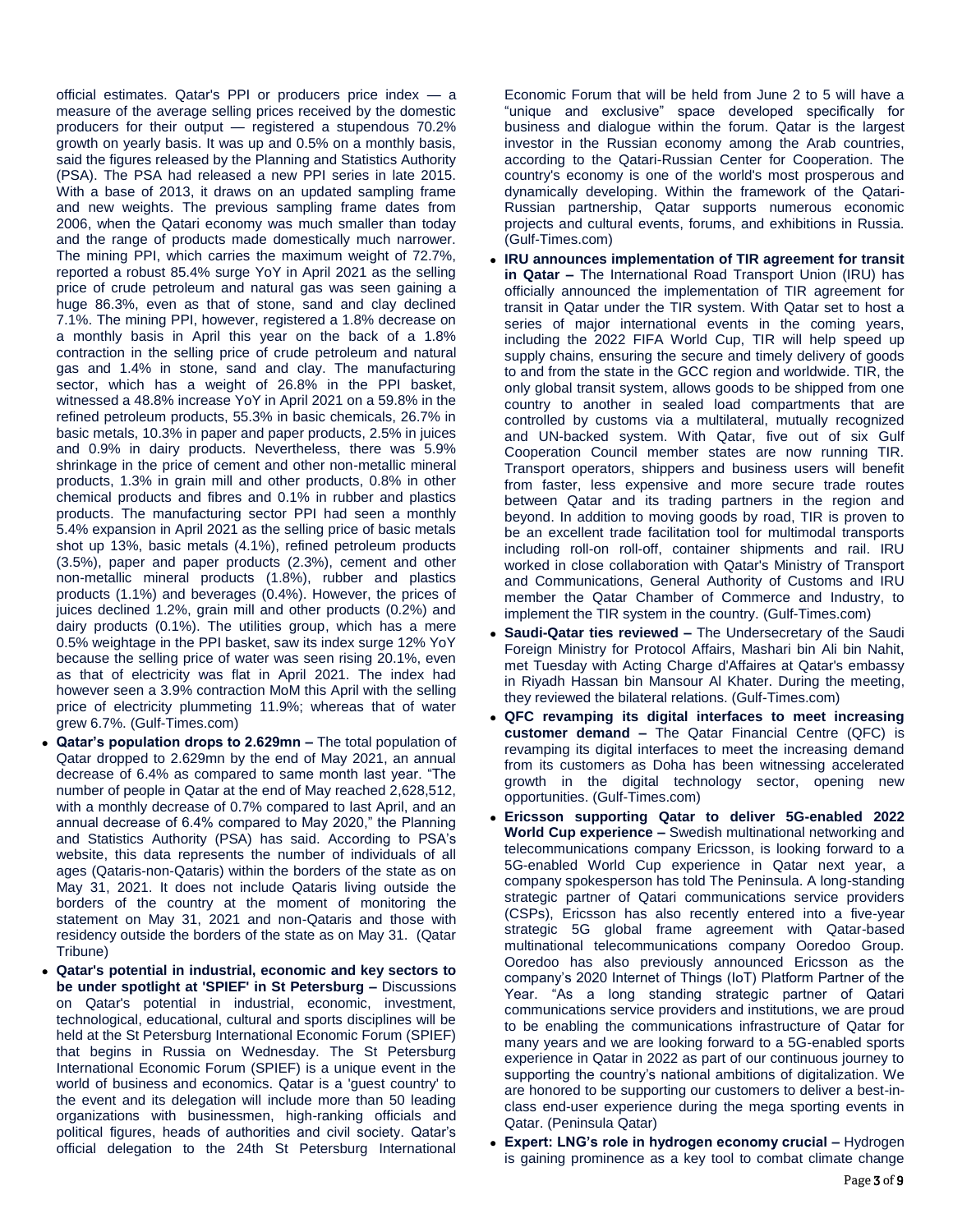and meet decarbonization targets. LNG is the fastest growing fossil fuel and is forecasted to grow in 10 to 15 years despite the pandemic, said an expert during a webinar. The event was organized by the European Union Delegation to State of Kuwait and the State of Qatar, the EU-GCC Clean Energy Technology Network, and the Qatar National Research Fund (QNRF). The webinar titled 'Hydrogen, the energy carrier of the future' and the technical session on 'Strategies and road maps for green and blue hydrogen production was addressed by Omran Al Kuwari, CEO, Qatar Foundation International- Qatar Foundation and doctoral researcher – UCL Institute for Sustainable Resources. Omran Al Kuwari discussed about hydrogen and opportunities for the LNG industry'. He shed light on what impact will hydrogen development have on Liquified Natural Gas (LNG). He said, "Hydrogen is a topic discussed not only in energy research as well as technology investment but also policy development and it has ability to build many sectors at the same time. In 2000s and last couple years with climate change and focus on carbonization and improvement technology we know hydrogen is here to stay." According to International Renewable Energy Agency (IRENA) hydrogen is the 'missing link" in the energy transformation. He highlighted LNG's role in a hydrogen economy. The main option to hydrogen demand today is via natural gas. Going forward the main options to meet lowcarbon hydrogen demand are natural gas-based hydrogen combined with Carbon capture & storage (CCS) and Renewable Energy Sourced (RES) hydrogen (green hydrogen). In a decarbonizing world, long-term LNG could feature in gas fired power generation (with CCS) or in the future hydrogen supply chain, he said. (Peninsula Qatar)

- **Qatar Airways resumes Phuket flights as holiday getaway reopens to international tourism –** Qatar Airways has announced that it marks a significant milestone in the rebound of international leisure travel with the resumption of four weekly flights to the famed holiday destination of Phuket, Thailand, starting July 1. In addition to its 12 weekly Bangkok flights, the airline will operate a total of 16 weekly flights to Thailand, providing "seamless connectivity for its passengers travelling from Europe, the Middle East and the US", the airline has said in a statement. (Gulf-Times.com)
- **Qatar Airways expands US operation with over 85 weekly flights –** Qatar Airways is finally getting its operation back to pre-pandemic levels. Beginning June 1, the airline will resume service to Atlanta four times weekly and have 12 gateways into the US – two more than before COVID-19 disrupted the industry. The announcement also revealed increased frequency to six other major US cities, bringing Qatar's service to the country to over 85 weekly flights. (Bloomberg)
	- **International**
- **GLOBAL ECONOMY: Factory activity racing but supply squeeze dims outlook –** Factory activity powered ahead in Europe last month and stayed strong in Asia as demand grew, surveys showed, but rising raw material costs and supply bottlenecks posed a headache for business and weighed on the recovery in export-driven economies. European manufacturers ramped up activity at the fastest monthly pace in PMI survey history but a spike in COVID-19 infections in some countries continued to disrupt supply chains. Euro zone manufacturing activity would have been even faster without those constraints, but IHS Markit's final euro zone manufacturing PMI still rose to 63.1 in May from April's 62.9. That was above an initial 62.8 "flash" estimate and the highest reading since the survey began in June 1997. In Britain, a deluge of new orders helped drive a record increase in factory growth, and its IHS Markit/CIPS manufacturing Purchasing Managers' Index rose to 65.6, the highest since the survey started in 1992. "The business surveys

continue to suggest the economy, and particularly the manufacturing sector, is going gangbusters, and are consistent with our view that the recovery will be very strong in Q2 and the second half of the year," said Andrew Kennigham at Capital Economics. "That said, the hard data may come in a bit less strong than the surveys imply, not least due to the evident supply bottlenecks." The euro area was expected to emerge from a double-dip recession this quarter, a Reuters poll found, but a projected rise in price pressures this year was not expected to be sustainable, with inflation forecast to ease substantially. Disruptions caused by the coronavirus pandemic are having a huge impact on supply chains, making it a sellers' market for the raw materials that factories need, and leading to huge increases in input costs. "Supply shortages will lead to some upward pressure on inflation but it will not be huge and will be short-lived," Kenningham added.In the euro zone, the input prices index was easily the highest reading on record and official data on Tuesday showed inflation surged past the European Central Bank's target of just below 2% last month. (Reuters)

- **US manufacturing gains steam; raw material, labor shortages mounting –** US manufacturing activity picked up in May as pent-up demand amid a reopening economy boosted orders, but unfinished work piled up because of shortages of raw materials and labor. The Institute for Supply Management (ISM) survey on Tuesday found companies and their suppliers "continue to struggle to meet increasing levels of demand," noting that "record-long lead times, wide-scale shortages of critical basic materials, rising commodities prices and difficulties in transporting products are continuing to affect all segments" of manufacturing. According to the ISM, worker absenteeism and short-term shutdowns because of shortages of parts and workers continued to limit manufacturing's growth potential. The ISM's index of national factory activity increased to a reading of 61.2 last month from 60.7 in April. A reading above 50 indicates expansion in manufacturing, which accounts for 11.9% of the U.S. economy. Economists polled by Reuters had forecast the index rising to 60.9 in May. A shift in demand to goods from services as the COVID-19 pandemic kept Americans at home strained supply chains, with the virus also disrupting labor at manufacturers and their suppliers, leading to raw material shortages across industries. (Reuters)
- **US labor market worse than it appears, Fed paper suggests –** US labor market signals are conflicting to an "unprecedented" degree, but those suggesting labor market slack should be given more weight than those pointing to tightness, according a paper published Monday by the San Francisco Federal Reserve Bank. The paper looked at 26 labor market measures that typically move in tandem and found that during the current recovery they are giving wildly divergent signals about the health of the job market. The job openings rate, for instance, suggests the job market is much tighter than the unemployment rate; the labor force participation rate points to much more slack than detected in the unemployment rate. Because the pandemic has forced so many people out of the workforce, "negative signals such as the low labor force participation rate provide a better read than do the positive signals," the researchers argued. "Overall, our findings reveal that the labor market situation is worse than some headline numbers suggest." US central bankers are debating how tight the US labor market has become amid widespread reports from employers about hiring difficulties even as the economy still has 8 million fewer people working than before the pandemic. The question matters because the Fed says it could start reducing its support for the economy once inflation and the labor market have made "substantial further progress" toward the Fed's goals of 2%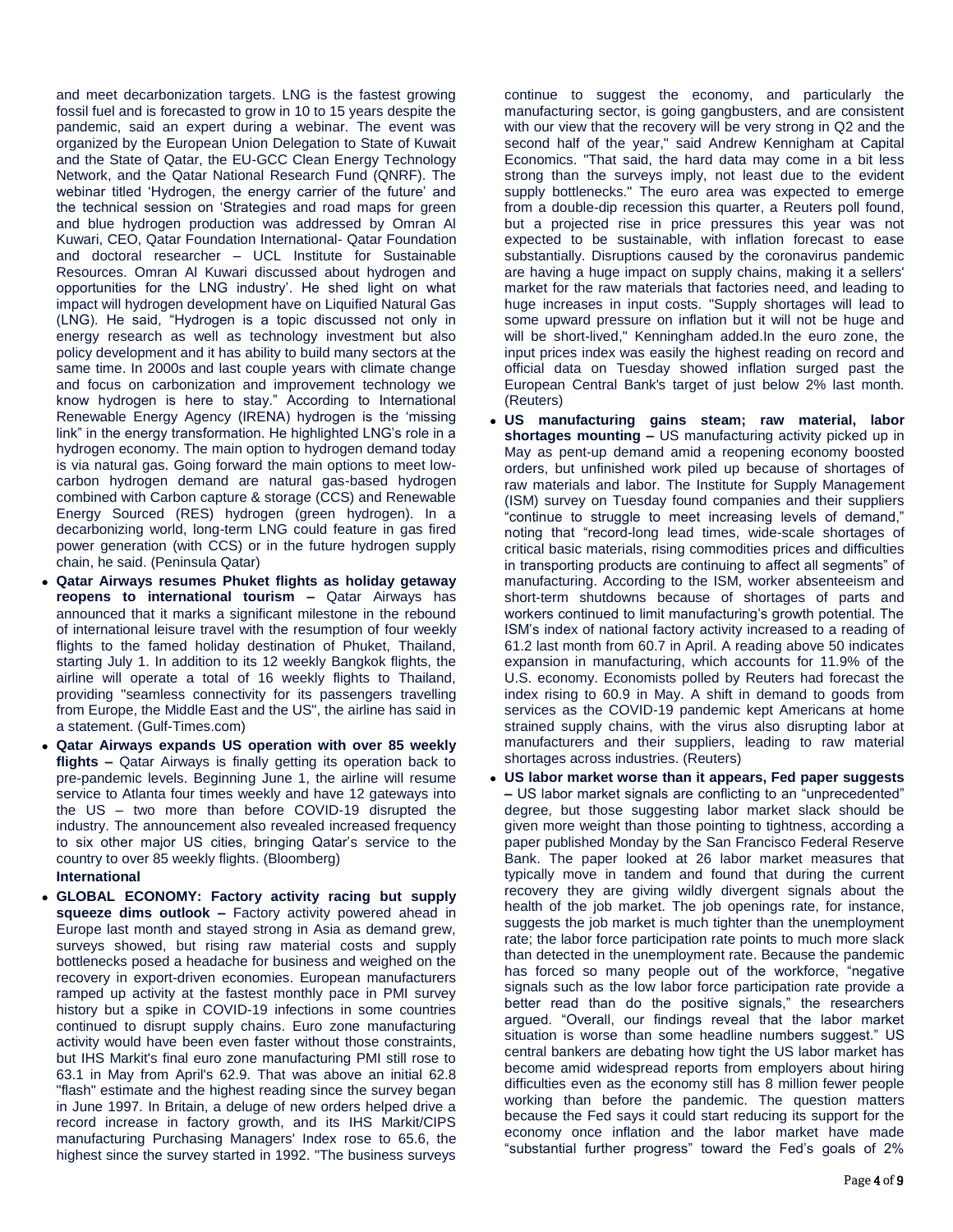inflation and maximum employment. It hasn't, however, laid out exactly how it will measure that progress. The US unemployment rate was 6.1% in April and a reading for May is due out on Friday. (Reuters)

- **US construction spending rises moderately in April –** US construction spending increased less than expected in April as gains in private homebuilding were blunted by losses in outlays on nonresidential structures and public projects. The Commerce Department said on Tuesday that construction spending rose 0.2% after surging 1.0% in March. Economists polled by Reuters had forecast construction spending gaining 0.5%. Construction spending, which accounts for about 4% of gross domestic product, jumped 9.8% on a YoY basis in April. Spending on private construction projects rose 0.4%, lifted by investment in single-family homebuilding. Demand for housing remains robust, though expensive building materials, especially lumber, are constraining builders' ability to ramp up construction. The government reported last month a plunge in homebuilding in April, with the number of houses authorized for construction but not yet started increasing to the highest level since 1999. Outlays on residential projects increased 1.0% in April. Spending on private nonresidential construction like gas and oil well drilling dropped 0.5% in April. Business investment in nonresidential structures fell in the first quarter for the sixth straight quarter as a rebound in mining exploration, shafts and wells was offset by a drop in commercial and healthcare buildings. Spending on public construction projects fell 0.6% in April. State and local government outlays slipped 0.2%, while federal government spending declined 6.2%. (Reuters)
- **ISM: US manufacturing sector picks up in May; work backlogs rising –** US manufacturing activity picked up in May as pent-up demand amid a reopening economy boosted orders, but unfinished work piled up because of shortages of raw materials and labor. The Institute for Supply Management (ISM) said on Tuesday its index of national factory activity increased to a reading of 61.2 last month from 60.7 in April. A reading above 50 indicates expansion in manufacturing, which accounts for 11.9% of the US economy. Economists polled by Reuters had forecast the index rising to 60.9 in May. A shift in demand to goods from services as the COVID-19 pandemic kept Americans at home, strained supply chains, with the virus also disrupting labor at manufacturers and their suppliers, leading to raw material shortages across industries. More than half of adults in the United States are now fully vaccinated against COVID-19, allowing authorities to lift pandemic-related restrictions on businesses. That is whipping up demand across the economy, as is massive fiscal stimulus. There is no sign the supply bottlenecks are easing, even as demand is reverting back to services. The survey's forward-looking new orders subindex jumped to 67.0 from a reading of 64.3 in April. Inventories at factories are barely growing and business warehouses are almost bare. (Reuters)
- **Dip in US Fed funds rate not expected to spur action yet –** The interest rate banks charge each other for overnight loans eased closer to a record low as May wrapped up on Friday, but the move is unlikely to prompt US Federal Reserve action unless it stays at the lower level. The Fed Funds effective rate (EFFR) fell from 0.06% to 0.05% on Friday, just above a record low of 0.04% last reached in April 2020. It was previously at 0.05% at the end of April, but bounced back to 0.06% at the beginning of May, where it remained until Friday. Gennadiy Goldberg, senior US rates strategist at TD Securities, said month-end effects drove the drop. "If the 5-basis-point reading is sustained past month-end, the Fed can raise IOER and RRP at the June meeting. However, if EFFR bounces back up to 6 basis points, the Fed may not look to adjust rates higher just yet," he

said. The interest rate on excess reserves (IOER) is currently at 0.10%, and the overnight reverse repurchase rate (RRP) is currently at 0%. The two help the central bank keep the fed funds rate within the target range. Fed policymakers meet on June 15 and 16. Analysts also pointed to pressure on short-term rates from an ongoing glut of cash. "The buildup of cash in the system driven by the Fed's \$120 bn of monthly asset purchases, Treasury drawing down its general account at the Fed, and negative bill supply are all putting downward pressure on front end rates broadly," said Zachary Griffiths, macro strategist at Wells Fargo. The amount of money cash-heavy financial institutions have been loaning to the central bank overnight has been growing since March, hitting an all-time high of \$485 bn last Thursday. On Tuesday, the New York Fed accepted nearly \$448 bn for the daily RRP operation. (Reuters)

- **PMI: New orders drive record surge in UK manufacturing in May –** A deluge of new orders helped to drive a record increase in British manufacturing activity last month as the economy began to recover from the COVID-19 pandemic, a survey showed. The IHS Markit/CIPS UK Manufacturing Purchasing Managers' Index (PMI) rose to 65.6 in May from 60.9 in April. While a little lower than the preliminary "flash" reading of 66.1, it still marked the highest since the survey started in 1992. The index levels represent the pace and breadth of growth rather than the amount of output, however, and the sector likely has some way to go to get back to where it was before the lockdown. The survey's gauges of growth in new orders and employment also hit record highs, although so too did the measure of input cost inflation paid by factories for goods as they cited poor harvests, port disruption and Brexit. Price pressures are on the radar of the Bank of England, though the central bank has said it is likely to look through price rises caused by short-term disruptions. The BoE said last month that the world's fifth-biggest economy was on course to grow by 7.25% in 2021, its fastest since World War Two, after a near 10% contraction last year. Tuesday's survey showed that export orders increased at the fastest rate on record, although survey compiler IHS Markit said this was driven mainly by larger companies, with smaller manufacturers seeing less demand. PMIs for the services and construction sectors are due on Wednesday and Thursday. (Reuters)
- **UK retailers report more inflation pressure as economy reopens –** British retailers have reported the smallest price falls since the start of the COVID pandemic, partly due to shoppers buying more clothes and shoes as lockdowns eased, and they said price pressures were likely to rise further over the rest of 2021. With the Bank of England watching carefully for signs of how quickly inflation is picking up, the British Retail Consortium's shop price index for May showed prices were 0.6% lower than a year before, compared with a 1.3% fall in the year to April. This was the smallest drop since February 2020. The BRC's shop price index typically shows YoY price falls, unlike the broader measure of consumer price inflation targeted by the BoE which includes a wider range of goods and services. The BoE has forecast that CPI is likely to overshoot its 2% target and go above 2.5% by late 2021, due to a global rise in energy prices and what the central bank views as temporary pressures and one-off effects linked to the pandemic. British shoppers were keener to spend on new clothes and shoes last month as social-distancing restrictions eased, enabling people to meet at pubs and restaurants, the BRC said. Supply chain disruption linked to COVID had also pushed up the cost of furniture and electrical goods, it added. (Reuters)
- **PMI: Eurozone factory growth, input costs hit record highs in May –** Eurozone manufacturing activity expanded at a record pace in May, according to a survey on Tuesday which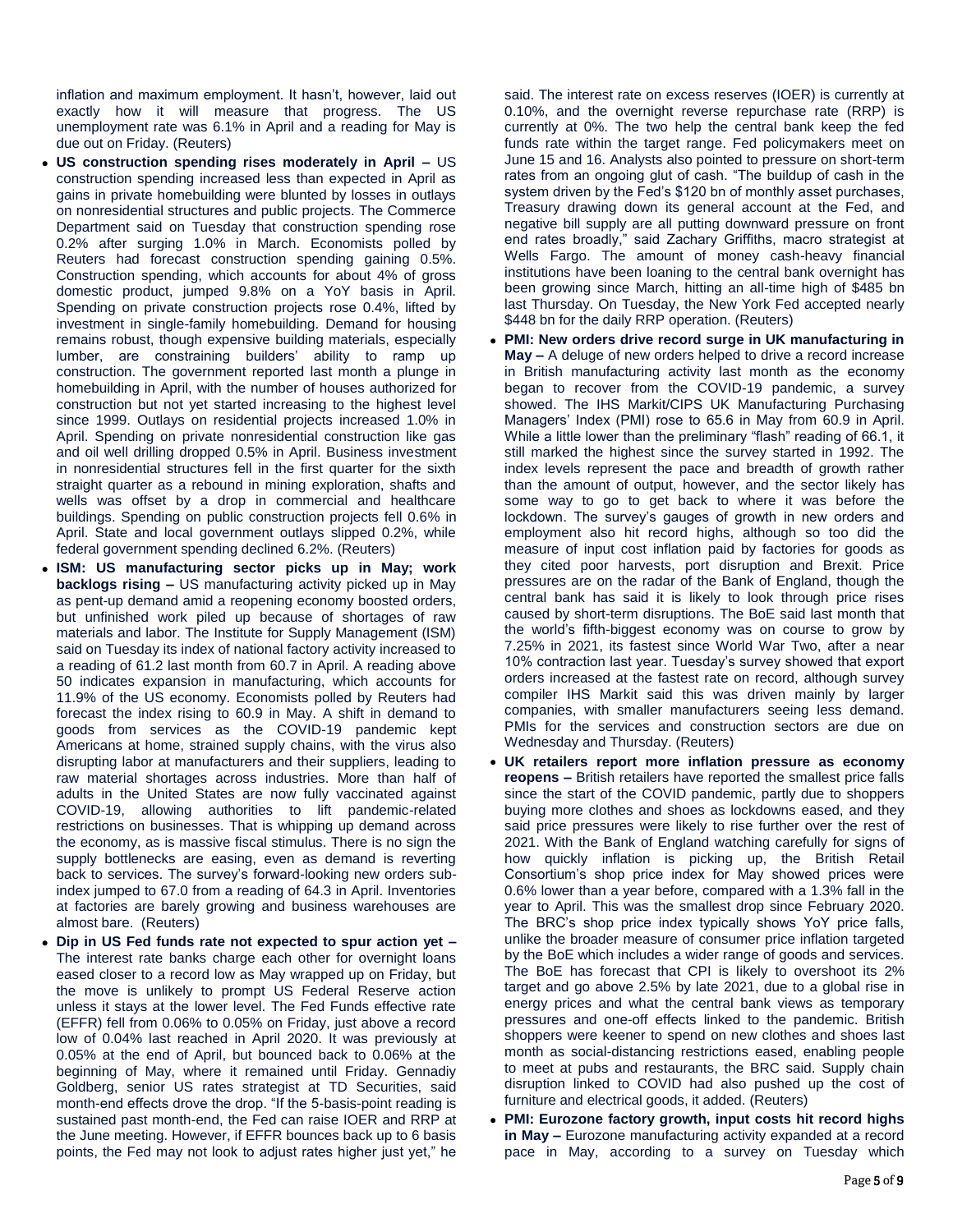suggested growth would have been even faster without supply bottlenecks that have led to an unprecedented rise in input costs. The bloc's economy has been ravaged by the coronavirus pandemic over the past year, with governments forcing much of the region's dominant service industry to close. But factories largely remained open, and restrictions in various countries have gradually been eased. IHS Markit's final Manufacturing Purchasing Managers' Index (PMI) rose to 63.1 in May from April's 62.9, above an initial 62.8 "flash" estimate and the highest reading since the survey began in June 1997. An index measuring output, which feeds into a composite PMI due on Thursday and is seen as a good guide to economic health, eased from April's 63.2 to 62.2. Anything above 50 indicates growth. Disruptions caused by the global coronavirus pandemic are still having a huge impact on supply chains, making it a sellers' market for the raw materials that factories need. The input prices index soared to 87.1 from April's 82.2, easily the highest reading on record, and while factories passed on those costs at the fastest pace in the survey's history, some of the burden was absorbed by manufacturers. Still, inflationary pressures might be welcomed by policymakers at the European Central Bank who have not managed to get inflation anywhere near their goal despite years of ultra-loose monetary policy. (Reuters)

- **EU reaches deal on tax transparency for multinational firms –** European Union (EU) government and parliament negotiators reached a deal on Tuesday on rules that will force large multinational companies to disclose how much revenue and tax they pay in the 27-nation bloc and how much in countries considered tax havens by the EU. The new law, proposed by the European Commission in 2016, is part of the EU's efforts to fight tax avoidance by large international companies at a time when the EU badly needs cash to finance an economic recovery after the COVID-19 pandemic. Under the new law, multinational corporations with a turnover of more than 750mn Euros (\$916mn) annually in two consecutive years will have to declare profits, tax and number of employees in EU countries and in countries on the EU list of non-cooperative jurisdictions. But data on tax paid in other countries outside the EU and not on the tax havens blacklist will only be given in aggregated form as EU governments did not want to agree to a more detailed country-by-country breakdown. The Oxfam charity group criticized that saying many of the world's tax havens were not on the EU list of non-cooperative jurisdictions and therefore would avoid scrutiny. "Transparency for only the 27 EU member states and the 21 currently blacklisted or grey-listed jurisdictions means keeping corporate secrecy for over 3 out of 4 of the world's nearly 200 countries," the Oxfam charity group said. "EU legislators have granted multinational corporations plenty of opportunities to continue dodging taxes in secrecy by shifting their profits to tax havens outside the EU, like Bermuda, the Cayman Islands, and Switzerland," Oxfam's tax expert Chiara  Putaturo said. She said the deal also offered companies a reporting exemption for commercially sensitive information for five years, providing a way to avoid disclosure and noted the large turnover requirement would exclude up to 90% of multinationals. But some members of the European Parliament who negotiated the deal said it would still help make the tax system fairer. (Reuters)
- **Minister: German economy to grow between 3.4% and 3.7% this year –** The German economy, Europe's largest, should grow by between 3.4% and 3.7% this year, Economy Minister Peter Altmaier said on Tuesday, offering a more upbeat outlook than when the government raised its forecast at the end of April. "Overall, the German economy will have regained its prepandemic strength by the end of this year. That is a reason for

optimism," Altmaier told foreign reporters. "We expect the German economy to grow somewhere between 3.4 and 3.7 percent this year. If things go very well, maybe a tenth or two more. And we expect it to grow by 4% next year," he added. At the end of April, the government raised its growth forecast to 3.5% from a previous estimate of 3%. Last year, the economy slumped some 5%, hit by restrictions to contain the COVID-19 pandemic. Asked whether he was concerned that a rise in German consumer prices could strengthen, Altmaier said he was "watching this development with inflation very closely" but could not pass judgment on it yet. Germany's annual consumer price inflation accelerated in May, advancing further above the European Central Bank's target of close to but below 2%, the Federal Statistics Office said on Monday. Consumer prices, harmonized to make them comparable with inflation data from other European Union countries, rose by 2.4% in May, up from 2.1% in April. A Reuters forecast had pointed to a May reading of 2.5%. (Reuters)

- **PMI: German manufacturing hums along in May despite supply bottlenecks –** Strong demand kept German factories humming in May even as supply bottlenecks and high material costs held back the sector, a survey showed on Tuesday. IHS Markit's Final Purchasing Managers' Index (PMI) for manufacturing, which accounts for about a fifth of the economy, reached 64.4, below March's record high 66.6 but up from a flash reading of 64.0. The index stood at 66.2 in April. Factories in Europe's biggest economy have been humming along during the pandemic almost undisturbed by lockdowns that have impacted the services sector. Activity accelerated early this year on strong demand from the US and China. But supply shortages and rising costs pose a growing threat, the survey compilers said. "The disruption from supply shortages has continued to spread, with now almost four-in-five manufacturers reporting increased lead times on inputs and a growing number also citing an impact on output and new orders due to forced downtime,' said Phil Smith, principal economist at IHS Markit. "The disruption to supply comes hand in hand with a further surge in cost pressures, with 90% of manufacturers – far more than ever before in the survey's 25-year history – reporting increased input prices in May," he added. "Strong demand fundamentals mean that manufacturers are able to pass on some of the burden of higher costs through unprecedented price increases of their own." The survey also found that activity expectations for the year ahead remained close to record high levels and manufacturers were hiring at a faster pace to meet rising demand. (Reuters)
- **Bullish German job market data points to consumer-driven recovery –** German unemployment fell more than expected in May as companies hired more staff in light of a recovery in Europe's largest economy helped by falling coronavirus infections and an easing of lockdown measures, data showed on Tuesday. The surprisingly solid job market data is supporting expectations for a consumer-driven recovery over the summer months as households are ready to splash out after months of limited possibilities to spend due to COVID-19 restrictions. The Labor Office said the number of people out of work fell by 15,000 in seasonally adjusted terms to 2.739mn. A Reuters poll had forecast a fall of 9,000. The seasonally adjusted jobless rate remained unchanged at 6% for the fifth consecutive month. "There are first signs of a comprehensive improvement on the labor market in May. The impact of the coronavirus crisis is still visible very clearly, but it is becoming a bit smaller," Labor Office head Detlef Scheele said. In a further positive sign, the number of employees put on reduced working hours in job protection schemes, also known as Kurzarbeit, fell sharply in May, preliminary figures showed. (Reuters)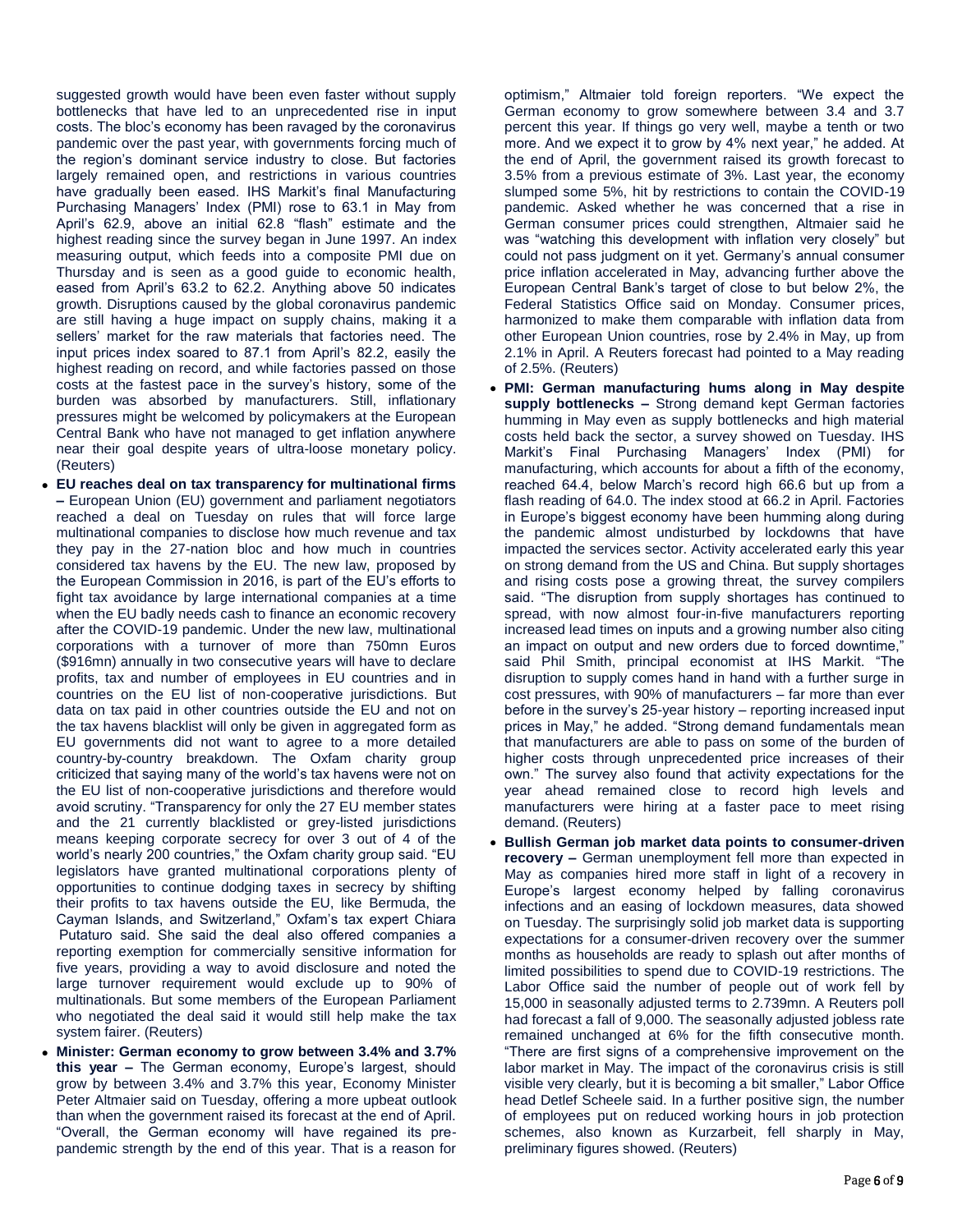- **IHS Markit: Brazil manufacturing PMI rebounds in May to three-month high –** Growth in Brazil's manufacturing sector accelerated in May to its fastest rate in three months, a survey of purchasing managers' activity showed, as businesses banked on an end to the current COVID-19 difficulties and a brighter future. New orders and employment grew at their fastest pace since February, new export orders were the highest this year and the real's recent appreciation pushed input prices to a 10 month low, IHS Markit's purchasing managers index (PMI) report showed. The headline PMI rose to 53.7 in May from 52.3 in April, IHS Markit said. A reading above 50.0 marks expansion, while a reading below signifies contraction. The series was launched in 2006. (Reuters)
- **Brazil posts May trade surplus of \$9.3bn as exports hit historic high –** Brazil posted a trade surplus of \$9.3bn in May, Economy Ministry figures showed on Tuesday, as record exports for that month helped fuel the second largest overall surplus ever. The \$9.3bn surplus was almost exactly in line with the consensus forecast in a Reuters poll for a \$9.2bn surplus, and up almost 30% from the \$6.8 billion surplus in May last year. It is the second highest on record following April's \$10.3bn surplus, Refinitiv figures show, meaning the April-June surplus will almost certainly be the highest quarterly surplus on record. Exports in May totaled a record \$26.95bn for that month and imports were \$17.7bn, the ministry said, adding that total trade flows of \$44.6bn in the month were up 50% from a year earlier. These figures mean Brazil's trade surplus in the first five months of the year totaled \$27.5bn, sharply up from the \$15.8bn surplus a year ago. Exports in the January-May period totaled \$109.1bn, up 31% on the year, while imports of \$81.5bn were 21% higher than a year ago, ministry figures showed. Economy Ministry officials have said the 2021 surplus could reach a record of almost \$90bn, and the central bank is forecasting a \$70bn surplus this year. Both would be significantly higher than last year's \$53bn. (Reuters)
- **Global banks lift Brazil 2021 GDP growth forecasts to over 5% –** Goldman Sachs, Citi and BNP Paribas on Tuesday raised their Brazilian 2021 gross domestic product growth forecasts to more than 5.0%, leading a string of upward revisions from major banks after strong first-quarter GDP data. Economists at Goldman Sachs and BNP Paribas raised their full-year forecast to 5.5% from 4.6% and 4.5%, respectively, among the most bullish outlooks for Latin America's largest economy, while economists at Citi raised theirs to 5.1% from 3.6%. Economists at Credit Suisse raised their forecast to 4.9% from 4.0%, and their counterparts at Barclays upped theirs to 4.8% from 4.3%. "We expect the economy to recover visibly in coming quarters in tandem with further progress on the Covid vaccination front, gradual reopening of the economy, renewed fiscal stimulus, (and) recovering consumer and business confidence," Alberto Ramos at Goldman Sachs wrote. Official figures showed that GDP expanded by 1.2% in the first quarter, a faster rise than economists had expected as rebounding services and investments took Latin America's largest economy to its prepandemic size at the end of 2019. Ramos said his outlook assumes no energy supply shortages resulting from the drought affecting Brazil, an easing of supply-chain bottlenecks and a better COVID-19 picture. (Reuters)

# **Regional**

 **OPEC+ sticks to plans to ease oil cuts –** OPEC+ agreed on Tuesday to stick to the existing pace of gradually easing oil supply curbs, two OPEC+ sources said, as producers balanced expectations of a recovery in demand against a possible increase in Iranian supply. The OPEC and allies - known collectively as OPEC+ - decided in April to return 2.1mn bpd of supply to the market during May to July as it anticipated demand would rise despite high numbers of coronavirus cases in India. Since that decision, oil has extended its rally and has now gained more than 30% this year, although the prospect of more crude from Iran, as talks on reviving its nuclear deal make progress, has limited the upside for oil prices. (Zawya)

- **Saudi Arabia expected to raise July light crude prices for Asia –** Top oil exporter Saudi Arabia is expected to slightly increase its July official selling prices (OSPs) of light crude for Asia, as margin weakness and demand uncertainty cap the upside despite stronger crude benchmarks, a Reuters survey showed. Sources at five Asian refiners on average expected the July OSP for Saudi flagship grade Arab Light to rise by \$0.10 a barrel, with their forecasts ranging between no change to an increase of up to \$0.20. The expected adjustment for Arab Light tracked the price strength in Middle East crude oil benchmarks Cash Dubai and DME Oman, which in May saw their premiums to Dubai swaps up by 14 cents and 8 cents respectively from April. But weakness in Asia's refining margins, also known as cracks, in particular for fuel oil, is expected to bring cuts in July OSPs for heavier Saudi crude grades, according to three of the respondents. They forecast a price reduction of \$0.10-\$0.30 a barrel for Arab Medium and a cut of \$0.40-\$0.70 a barrel for Arab Heavy. (Reuters)
- **Saudi's ACWA Power signs Red Sea Project MoU with Dubai's Neutral Fuels –** Saudi Arabian utility developer ACWA Power has signed an MoU with Dubai-based biofuel company Neutral Fuels to power Red Sea Project's transport network. Under the MoU, the two companies will collaborate to use Neutral Fuels' Net Zero Biofuel to power the Saudi Arabian tourism mega project's vehicles. An ACWA Power-led consortium was awarded the contract to design, build, operate and transfer the Red Sea Project's sustainable utilities infrastructure in November 2020. The Red Sea Project is to be the first of its size in the world to be fully powered by renewable and sustainable energy sources, including biofuel. CEO of Neutral Fuels, Karl W Feilder said: "The scale of the project is impressive but the real news here is the massive scale of the commitment that the Kingdom of Saudi Arabia is making to renewable energy. Neutral Fuels has started setting up a biorefinery in Saudi Arabia to serve the project and will process used vegetable cooking oil to make the biofuel. (Zawya)
- **CBUAE reports decline in total bank deposits –** Total bank deposits in the UAE have fallen by 0.2% in one month due to a decline in resident deposits, according to the latest data from the central bank. As of the end of April 2021, money held in deposit accounts across the country amounted to AED1.877tn compared to AED1.881tn in March 2021. That is a reduction in deposits by roughly AED4bn in one month. In a note sent on Tuesday, the central bank said the fall in deposits is attributable to 0.7% reduction in resident deposits. Resident deposits fell mainly due to lower government-related enterprise (GRE) and non-banking financial institutions' deposits, which dropped by 12.5% and 6.4%, respectively. The banking authority also reported that the UAE money supply aggregate M1 increased marginally by 0.3% to AED644.4bn during the same period. The money supply aggregate M2 fell by 1.7% to AED1.46tn, while money supply aggregate M3 reduced by 0.1% to AED1.76tn. (Zawya)
- **S&P: Abu Dhabi economy to recover to 2019 levels in 2023 –** Abu Dhabi's economy will improve this year on the back of increased business activity and higher oil prices, but the actual recovery will happen only in 2023, according to S&P. The ratings agency has affirmed its outlook on the UAE capital to AA/Stable/A-1+, reflecting S&P's expectation that, despite oil price pressures, the Emirate's fiscal position will remain strong over the next two years. "We expect a modest economic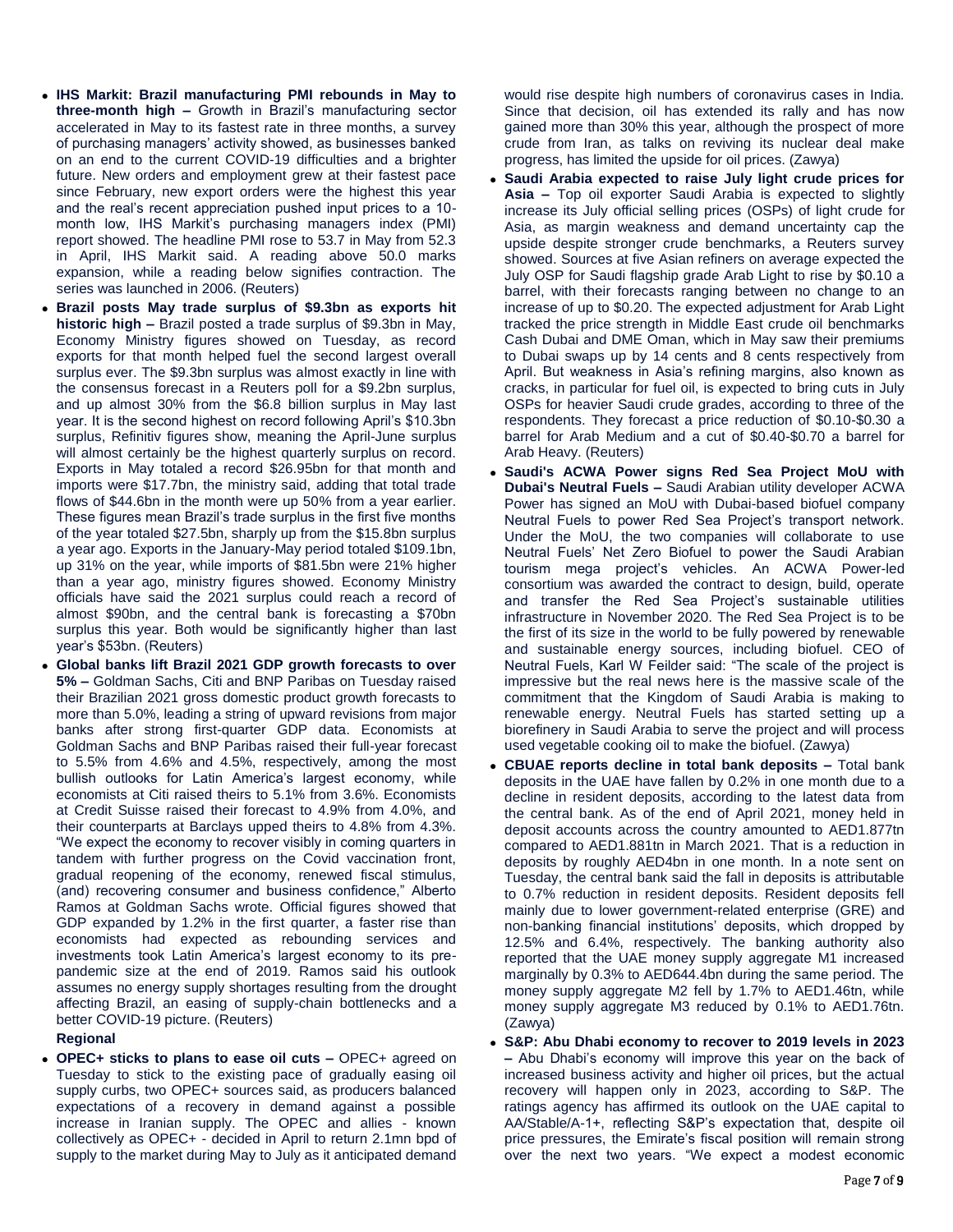recovery in 2021 due to increased economic activity as the effects of the pandemic abate and also due to higher oil prices, which indirectly support real GDP growth. However, real GDP will only recover to 2019 levels by 2023," S&P said. The agency said it could consider raising its ratings if Abu Dhabi makes further institutional reforms and improve transparency on data and fiscal assets. If the emirate implements measures to boost its monetary policy, such as developing domestic capital markets, the ratings could also improve. (Zawya)

- **Mubadala may part ways with Rowlands as partner in digital bank –** A digital bank backed by Mubadala Investment Co. is looking to replace the British Rowland family as its founding shareholder, embarking on a rebuild the Abu Dhabi sovereign fund blames on the global pandemic. Set up in 2018 in Abu Dhabi's financial hub by Mubadala and a Rowlandowned entity, the Anglo-Gulf Trade Bank was touted as the world's first digital trade bank, promising to create an online finance platform that would facilitate commerce between the Middle East, the UK and Asia. Its headquarters were inaugurated by Britain's Prince Andrew in 2018 with whom financier David Rowland maintains close ties. (Bloomberg)
- **Israel to open economic office in Abu Dhabi to boost Gulf investment –** Israel plans to open an economic attached office in Abu Dhabi this summer to attract foreign investment and boost economic relations with Gulf states and the broader Arab world, the Economy Ministry said on Tuesday. This follows a US-brokered normalization of ties between Israel and the UAE last September that has led to a number of bilateral banking deals and direct flights between the two countries. On Monday, an Emirati embassy opened in Tel Aviv while Israel's Finance Ministry said Israel and the United Arab Emirates signed a tax treaty to spur business development between the countries. Economy Minister, Amir Peretz said he saw "enormous economic potential" in strengthening Israeli-Emirati relations. "Opening the economic attached office will give a significant boost to the various initiatives already underway," Peretz added. (Reuters)
- **ADNOC, TAQA partner to construct utilities facility for TA'ZIZ –** Abu Dhabi National Oil Company (ADNOC) and Abu Dhabi National Energy Company (TAQA) will together construct a utilities facility for a TA'ZIZ chemicals production hub that is currently being developed at Ruwais in Abu Dhabi. Initial chemicals production in TA'ZIZ is expected by 2025. ADNOC and TAQA will jointly develop the power, steam, cooling, demineralized and waste-water services to enable chemicals projects within the TA'ZIZ ecosystem, according to a statement from ADNOC. Acting CEO, TA'ZIZ, Khaleefa Al Mheiri said: "Through the partnership between ADNOC and TAQA and related enabling investments in TA'ZIZ, we are well-placed to further strengthen our position as a world-scale chemicals and industrial hub and top destination for foreign direct investment, leveraging technology to further grow the UAE's advanced manufacturing base." TA'ZIZ will catalyze the development of manufacturing and supply chain activities at Ruwais. According to a statement from ADNOC, opportunities are available for local and international investors to participate across the value chain, including light manufacturing and services. (Zawya)
- **Oman, Saudi Arabia discuss investment, days after Omanis protest over unemployment –** Senior Saudi and Omani officials on Tuesday discussed investment opportunities in both countries, state media reported, a few days after Oman was hit by protests over unemployment. The virtual meeting was held by Saudi Investment Minister Khalid al-Falih and Omani Commerce and Industry Minister, Qais al-Yousef, Oman's state television channel reported. It was not immediately known if the meeting was planned before last week's street protests in

Oman, which were not mentioned by state media reports on the talks. The talks addressed diversification of economies and sectors with investment opportunities, Omani TV added. (Reuters)

- **Oil market able to absorb gradual increases in OPEC+ crude production –** Kuwait's Oil Minister said on Tuesday global markets have been able to absorb the gradual oil production increases introduced by the OPEC and its allies in May, state-run KUNA news reported. Minister, Mohammad Abdulatif al-Fares's comments came in a statement ahead of a meeting of the group, collectively known as OPEC+, KUNA added. "There are indications that life is returning to normal in many countries as vaccination programs against the coronavirus accelerate," he said, adding that there should be higher demand for crude in the second half of the year. (Reuters)
- **Sharjah Cement to delist from Boursa Kuwait on August 26 –** UAE-based Sharjah Cement and Industrial Development Company, dual-listed on the Abu Dhabi Securities Exchange (ADX) and Boursa Kuwait, said that on August 26, 2021 will be the day it delists from the Kuwait stock exchange. Shareholders may open an account with ADX and transfer their shareholding there, the cement producer said in a filing on Borsa Kuwait on Tuesday. The Kuwait Capital Market Authority approved the voluntary delisting in February 2021, nearly a year after the ordinary general meeting (OGM) of Sharjah Cement voted on the move. (Zawya)
- **Kuwait's April consumer prices rise 3.12% YoY –** Kuwait's consumer prices rose 3.12% in April YoY, according to the Central Statistical Bureau. The consumer prices fell 0.17% MoM. (Bloomberg)
- **Kuwait sells KD360mn 182-day bills; bid-cover at 7.36x –** Kuwait sold KD360mn of 182-day bills due on November 30. Investors offered to buy 7.36 times the amount of securities sold. The bills have a yield of 1.25% and settled on June 1. (Bloomberg)